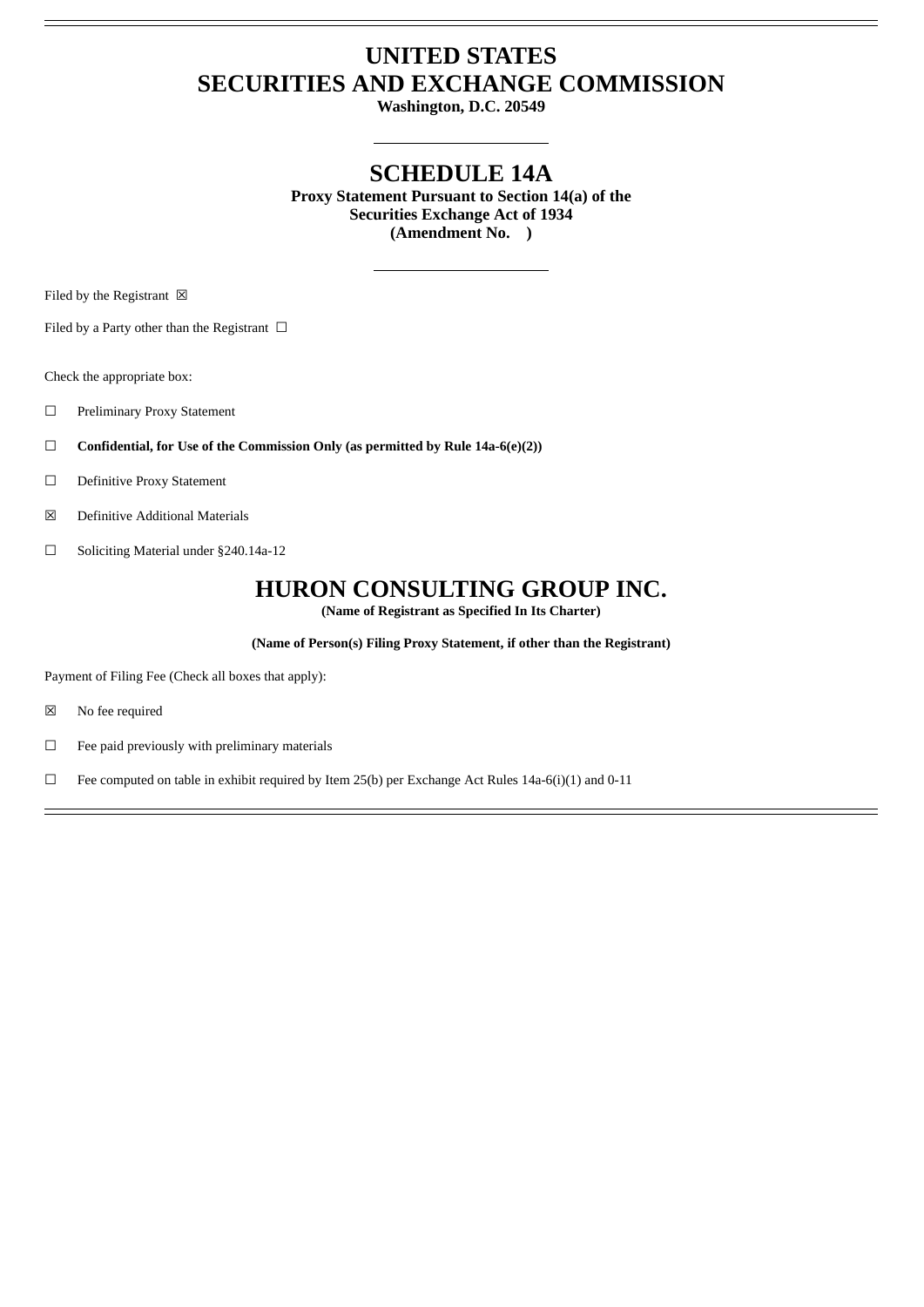# Your **Vote** Counts!

#### **HURON CONSULTING GROUP INC.**

2022 Annual Meeting Vote by May 05, 2022 11:59 PM ET



HURON CONSULTING GROUP INC. 550 W. VAN BUREN STREET, 17th FLOOR CHICAGO, IL 60607

#### You invested in HURON CONSULTING GROUP INC. and it's time to vote!

You have the right to vote on proposals being presented at the Annual Meeting. **This is an important notice regarding the availability of proxy material for the stockholder meeting to be held on May 06, 2022.**

#### Get informed before you vote

View the Annual Report, Notice & Proxy Statement online OR you can receive a free paper or email copy of the material(s) by requesting prior to April 22, 2022. If you would like to request a copy of the material(s) for this and/or future stockholder meetings, you may (1) visit www.ProxyVote.com, (2) call 1-800-579-1639 or (3) send an email to sendmaterial@proxyvote.com. If sending an email, please include your control number (indicated below) in the subject line. Unless requested, you will not otherwise receive a paper or email copy.



\*Please check the meeting materials for any special requirements for meeting attendance.